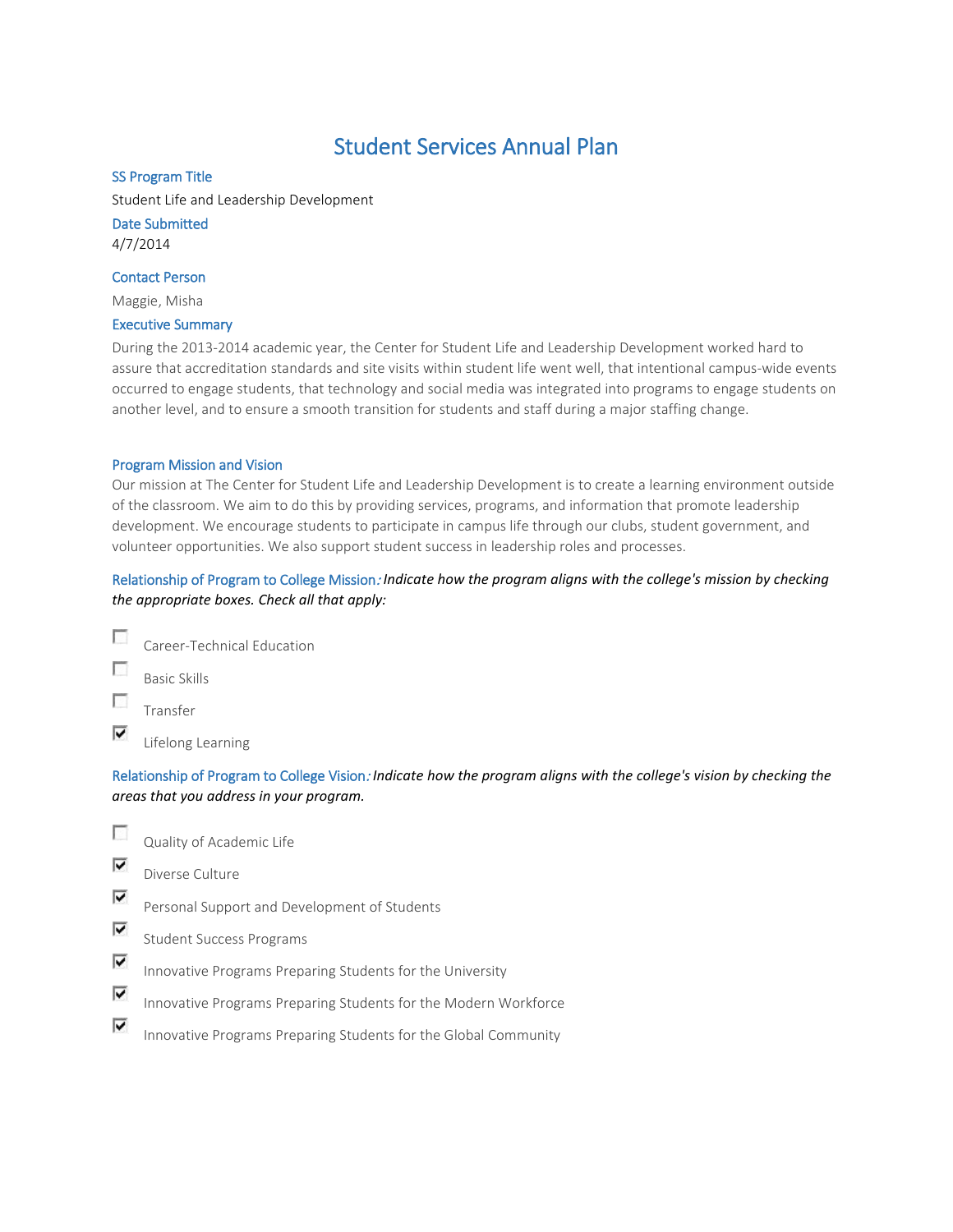Program Data Measures List: *List the program or department data measures in this box that were used in this past cycle.*

|                                                                                               |               |                  | <b>March</b><br>2013                              | September<br>2013                          | September<br>2013             |                               | January 2014 February 2014    | April 2014                    | <b>Notes</b> |  |
|-----------------------------------------------------------------------------------------------|---------------|------------------|---------------------------------------------------|--------------------------------------------|-------------------------------|-------------------------------|-------------------------------|-------------------------------|--------------|--|
|                                                                                               | 2010-<br>2011 | $2011 -$<br>2012 | <b>Post-Test</b><br><b>ASCC</b><br><b>Members</b> | <b>Pre-Test</b><br><b>Control</b><br>Group | <b>ASCC</b><br><b>Members</b> | <b>ASCC</b><br><b>Members</b> | <b>ASCC</b><br><b>Members</b> | <b>ASCC</b><br><b>Members</b> |              |  |
|                                                                                               |               |                  | 16 Students                                       | 5 students                                 | 9 Students                    | 11 Students                   | 18 students                   | 13 Students                   |              |  |
| Correct on Proper<br>Parliamentary<br>Procedure Motioning                                     |               |                  | 25%                                               | 40%                                        | 77%                           | 64%                           |                               | 100%                          |              |  |
| Correct on Proper<br>Parliamentary<br>Procedure Quorum                                        |               |                  | 25%                                               | 60%                                        | 66%                           | 54%                           |                               | 92%                           |              |  |
| Can articulate why<br>Quorum is Needed<br>(Added in January<br>2014)                          |               |                  |                                                   |                                            |                               | 64%                           |                               |                               |              |  |
| Correct on all 5<br>Strengths                                                                 |               |                  | 68%                                               | 0%                                         | 44%                           | 45%                           | 90%                           | 85%                           |              |  |
| Can articulate how to<br>utilize strength (Added<br>in January 2014)                          |               |                  |                                                   |                                            |                               | 36%                           | 80%                           |                               |              |  |
| Understand where other<br>student services are<br>located                                     |               |                  | 87%                                               | 60%                                        | 88%                           | 82%                           |                               | 100%                          |              |  |
| Correct on knowing<br>when event paperwork<br>is due                                          |               |                  | 25%                                               | 20%                                        | 77%                           | 73%                           |                               | 92%                           |              |  |
| Could name a<br>Participatory<br>Governance Committee                                         |               |                  | 31%                                               | 0%                                         | 77%                           | 90%                           |                               | 92%                           |              |  |
| Correct on Proper<br>Brown Act Procedure                                                      |               |                  |                                                   | 60%                                        | 77%                           | 100%                          |                               |                               |              |  |
| Can articulate what<br>Brown Act Is (Added in<br>January 2014)                                |               |                  |                                                   |                                            |                               | 36%                           |                               | 62%                           |              |  |
| Able to recognize and<br>articulate a social justice<br>issue on campus                       |               |                  | 62% (when<br>added "what is<br>an injustice")     | 0%                                         | 44%                           | 36%                           |                               | 69%                           |              |  |
| Can Name Three Clubs<br>on Campus (Added in<br>January 2014)                                  |               |                  |                                                   |                                            |                               | 27%                           |                               | 100%                          |              |  |
| Can name 8 of the 16<br><b>Student Life Services</b>                                          |               |                  |                                                   |                                            |                               | 0%                            |                               | 20%                           |              |  |
| Correctly named their<br>True Color and<br>articulate how it relates<br>to their team work    |               |                  |                                                   |                                            |                               | 100%                          | 100%                          |                               |              |  |
| Correctly named their<br>Love Language and<br>articulate how it relates<br>to their team work |               |                  |                                                   |                                            |                               |                               | 100%                          |                               |              |  |
| Correct in knowing what<br>SEP stands for                                                     |               |                  |                                                   | 40%                                        | 88%                           |                               |                               | 100%                          |              |  |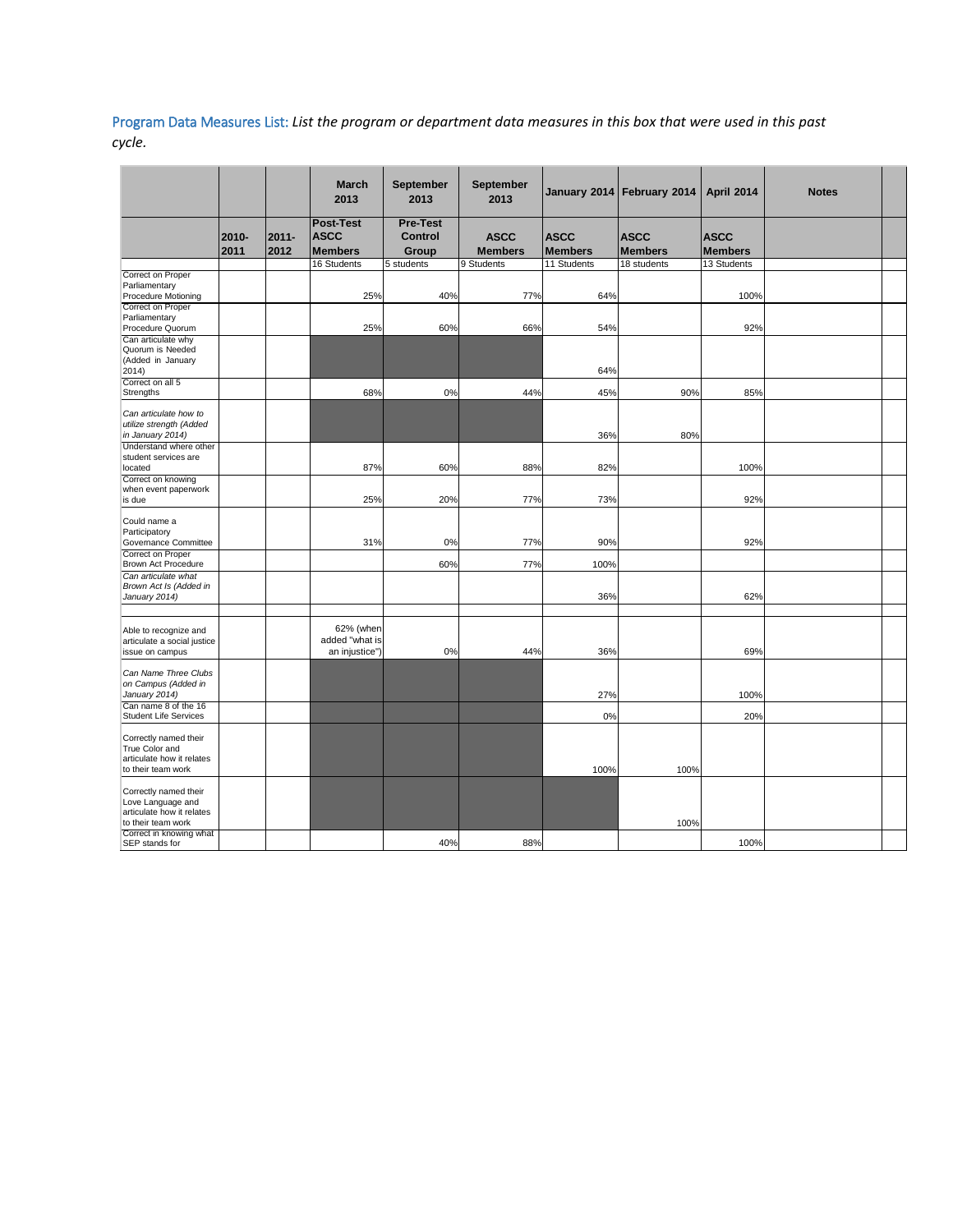|                                             |       |          |                         |                          |      |      |      |      | Have had no one drop out   |  |
|---------------------------------------------|-------|----------|-------------------------|--------------------------|------|------|------|------|----------------------------|--|
|                                             |       |          |                         |                          |      |      |      |      | of ASCC this academic      |  |
|                                             |       |          |                         |                          |      |      |      |      | year. What works: being    |  |
|                                             |       |          |                         |                          |      |      |      |      | intentional about the      |  |
|                                             |       |          |                         |                          |      |      |      |      | mentoring program          |  |
|                                             |       |          |                         |                          |      |      |      |      | matching on personality,   |  |
|                                             |       |          |                         |                          |      |      |      |      | goals, interests, and      |  |
|                                             |       |          |                         |                          |      |      |      |      | values. Designing mentor   |  |
|                                             |       |          |                         |                          |      |      |      |      | curriculum and goals.      |  |
|                                             |       |          |                         |                          |      |      |      |      | Workshop on what it        |  |
|                                             |       |          |                         |                          |      |      |      |      | means to be a mentor to    |  |
|                                             |       |          |                         |                          |      |      |      |      | someone else. Continue:    |  |
|                                             |       |          |                         |                          |      |      |      |      | workshop with voted in     |  |
|                                             |       |          |                         |                          |      |      |      |      | ASCC noting the            |  |
|                                             |       |          |                         |                          |      |      |      |      | importance of voting,      |  |
|                                             |       |          |                         |                          |      |      |      |      | interviewing, and the      |  |
|                                             |       |          |                         |                          |      |      |      |      | seriousness of bringing    |  |
|                                             |       |          |                         |                          |      |      |      |      | someone into the team--    |  |
|                                             |       |          |                         |                          |      |      |      |      | how it will benefit the    |  |
|                                             |       |          |                         |                          |      |      |      |      | member and the team.       |  |
|                                             |       |          |                         |                          |      |      |      |      | This is the first year 3   |  |
|                                             |       |          |                         |                          |      |      |      |      | applicants were denied to  |  |
|                                             |       |          |                         |                          |      |      |      |      | be on senate. Treasurer    |  |
|                                             |       |          |                         |                          |      |      |      |      | and Vice President         |  |
|                                             |       |          |                         |                          |      |      |      |      | stepped down to Senator.   |  |
|                                             |       |          |                         |                          |      |      |      |      | Something to continue and  |  |
|                                             |       |          |                         |                          |      |      |      |      | improve upon is workshops  |  |
| Mentoring: Retaining                        |       |          |                         |                          |      |      |      |      | and new advertising during |  |
| Members to stay in the<br>Program           |       | -9       | $-11$                   |                          | None | None | None | None | elections with detailed    |  |
|                                             |       |          |                         |                          |      |      |      |      |                            |  |
| Retention of Clubs<br>Completion (AA, AS or |       | -3       | $-3$                    |                          |      |      |      |      |                            |  |
| Certificate)                                |       |          |                         |                          |      |      |      |      |                            |  |
|                                             |       |          |                         |                          |      |      |      |      |                            |  |
|                                             |       |          |                         |                          |      |      |      |      |                            |  |
|                                             |       |          |                         | 2013-2014                |      |      |      |      |                            |  |
|                                             |       |          |                         | (counted                 |      |      |      |      |                            |  |
|                                             | 2010- | $2011 -$ |                         | since April 3,           |      |      |      |      |                            |  |
|                                             |       |          |                         |                          |      |      |      |      |                            |  |
|                                             |       |          |                         |                          |      |      |      |      |                            |  |
|                                             | 2011  | 2012     | 2012-2013               | 2014)                    |      |      |      |      |                            |  |
| <b>ID Cards Processed</b>                   | 685   | 2225     | 2245                    |                          |      |      |      |      |                            |  |
|                                             |       |          |                         | 89 (counted              |      |      |      |      |                            |  |
|                                             |       |          |                         | since April 3,           |      |      |      |      |                            |  |
| <b>Housing Listings</b>                     | 0     | 17       |                         | 20 2014)                 |      |      |      |      |                            |  |
| <b>Student Trustee</b>                      | 4     |          |                         |                          |      |      |      |      |                            |  |
| Candidates<br>Students who Voted in         |       | 1        | $\overline{\mathbf{c}}$ |                          |      |      |      |      |                            |  |
| General Election                            | 483   | 350      | 350                     |                          |      |      |      |      |                            |  |
| Students who Voted in                       |       |          |                         |                          |      |      |      |      |                            |  |
| <b>Trustee Election</b>                     | 376   | 19       | 328                     |                          |      |      |      |      |                            |  |
| Students involved in                        |       |          |                         |                          |      |      |      |      |                            |  |
| Clubs<br>Faculty and staff                  | 75    | 96       | 101                     |                          |      |      |      |      |                            |  |
| serving as advisors                         | 13    | 26       |                         |                          |      |      |      |      |                            |  |
| ASCC, Club, Student                         |       |          |                         |                          |      |      |      |      |                            |  |
| Life, and Sponsored                         |       |          |                         |                          |      |      |      |      |                            |  |
| Events,                                     | 62    |          | 59 Unknown              | 18                       |      |      |      |      |                            |  |
|                                             |       |          |                         |                          |      |      |      |      |                            |  |
| Students Who Waived                         |       |          |                         |                          |      |      |      |      |                            |  |
| Their Student Body Fee Unknown              |       | Unknown  | 21                      | 24                       |      |      |      |      |                            |  |
| Game Room Usage                             |       |          |                         | 293                      |      |      |      |      |                            |  |
| Center for Student Life                     |       |          |                         |                          |      |      |      |      |                            |  |
| Usage (started counting                     |       |          |                         |                          |      |      |      |      |                            |  |
| with clicker since Fall                     |       |          |                         |                          |      |      |      |      |                            |  |
| 2013) (not including                        |       |          |                         |                          |      |      |      |      |                            |  |
| ASCC members)                               |       |          |                         | 3106                     |      |      |      |      |                            |  |
| <b>Student Life Suggestion</b>              |       |          |                         |                          |      |      |      |      |                            |  |
| Box                                         |       |          | 4                       | 11                       |      |      |      |      |                            |  |
| Conference Room<br>Requests                 |       |          |                         | 28                       |      |      |      |      |                            |  |
| Nominations for                             |       |          |                         |                          |      |      |      |      |                            |  |
| Leadership Awards                           |       |          | 34                      | 11                       |      |      |      |      |                            |  |
|                                             |       |          |                         |                          |      |      |      |      |                            |  |
|                                             |       |          |                         | January 2014 Suggestions |      |      |      |      |                            |  |
|                                             |       |          |                         | 157 Participants         |      |      |      |      |                            |  |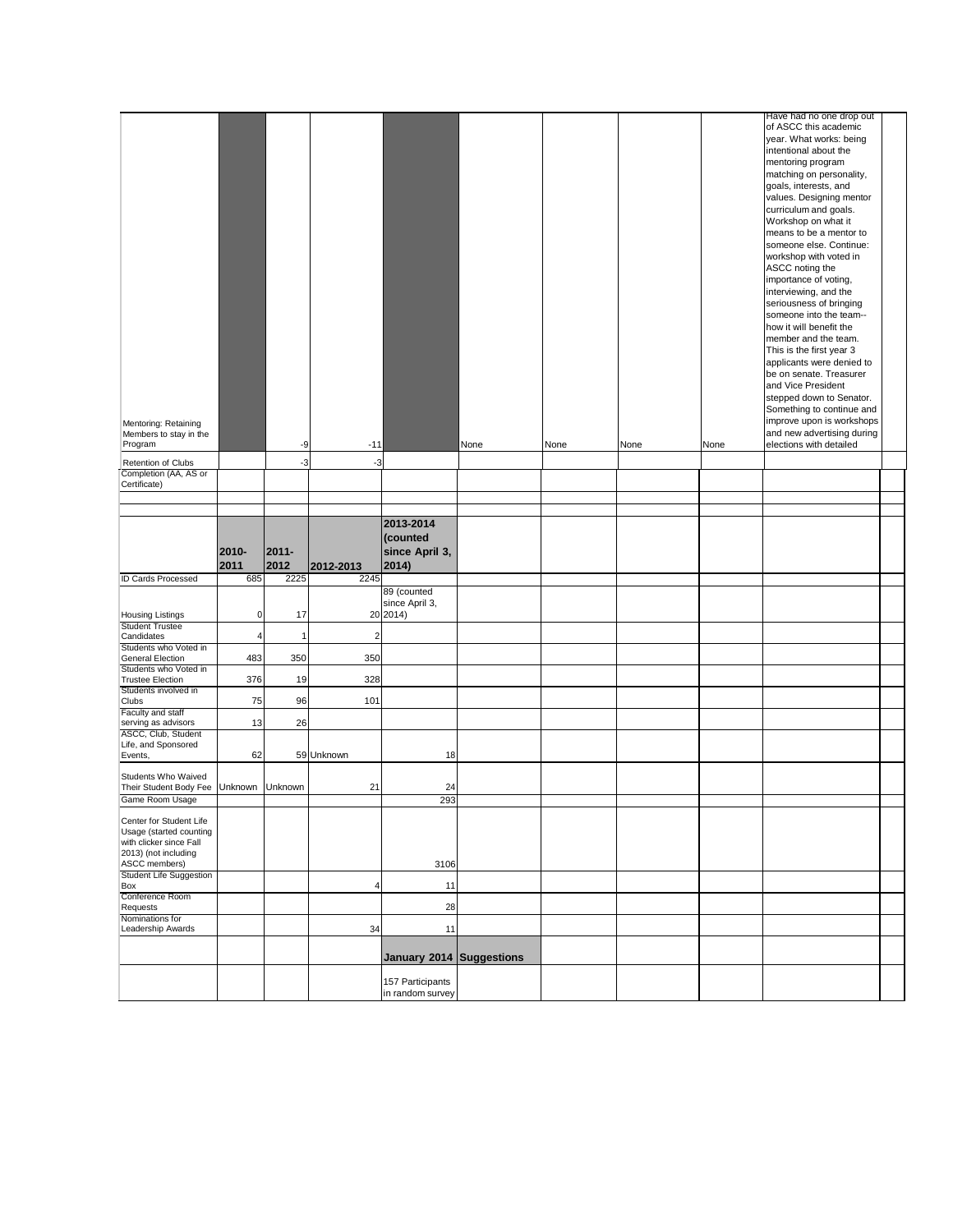|                        |  |                  | With over 20 clubs,   |  |  |  |
|------------------------|--|------------------|-----------------------|--|--|--|
|                        |  |                  | we need to            |  |  |  |
|                        |  |                  | advertise cross       |  |  |  |
|                        |  |                  | club collaboration.   |  |  |  |
|                        |  |                  |                       |  |  |  |
|                        |  |                  | Have had club(s)      |  |  |  |
|                        |  |                  | participate in 2/5    |  |  |  |
|                        |  |                  | large-scale           |  |  |  |
|                        |  |                  | campus-wide           |  |  |  |
|                        |  |                  |                       |  |  |  |
|                        |  |                  | events in Fall        |  |  |  |
|                        |  |                  | 2013, and with the    |  |  |  |
|                        |  |                  | results in January,   |  |  |  |
|                        |  |                  | had clubs             |  |  |  |
|                        |  |                  |                       |  |  |  |
|                        |  |                  | participate in 100%   |  |  |  |
|                        |  |                  | of events, 4/4        |  |  |  |
|                        |  |                  | events to increase    |  |  |  |
|                        |  |                  | club awareness        |  |  |  |
|                        |  |                  | and collaboration     |  |  |  |
| Could name 3 clubs on  |  |                  |                       |  |  |  |
| campus                 |  |                  | 26% on campus.        |  |  |  |
| Could partially name 3 |  |                  |                       |  |  |  |
| clubs on campus        |  | 50%              |                       |  |  |  |
| Could not name any     |  |                  |                       |  |  |  |
| clubs on campus        |  | 24%              |                       |  |  |  |
|                        |  |                  |                       |  |  |  |
|                        |  |                  |                       |  |  |  |
|                        |  |                  | Have to market        |  |  |  |
|                        |  |                  | Associated            |  |  |  |
|                        |  |                  | Students of           |  |  |  |
|                        |  |                  | Cañada College        |  |  |  |
|                        |  |                  |                       |  |  |  |
|                        |  |                  | with ASCC so that     |  |  |  |
|                        |  |                  | people know what      |  |  |  |
|                        |  |                  | the group actually    |  |  |  |
|                        |  |                  | is and who they       |  |  |  |
|                        |  |                  |                       |  |  |  |
| Could not name what    |  |                  | are. Cannot remain    |  |  |  |
| ASCC Stood for         |  |                  | 56% an anomily.       |  |  |  |
|                        |  |                  |                       |  |  |  |
|                        |  |                  | Advertise our         |  |  |  |
|                        |  |                  | name more with        |  |  |  |
|                        |  |                  | large-scale events    |  |  |  |
|                        |  |                  | like Campus Movie     |  |  |  |
|                        |  |                  |                       |  |  |  |
|                        |  |                  | Fest--when articles   |  |  |  |
|                        |  |                  | came out, Student     |  |  |  |
|                        |  |                  | Government was        |  |  |  |
|                        |  |                  | not once              |  |  |  |
|                        |  |                  |                       |  |  |  |
|                        |  |                  | mentioned in the 5    |  |  |  |
|                        |  |                  | articles. After       |  |  |  |
|                        |  |                  | giving the note to    |  |  |  |
|                        |  |                  | Robert, the last      |  |  |  |
|                        |  |                  | article about         |  |  |  |
|                        |  |                  |                       |  |  |  |
|                        |  |                  | Kerflooey and         |  |  |  |
|                        |  |                  | Campus Movie          |  |  |  |
|                        |  |                  | Fest taking our       |  |  |  |
|                        |  |                  | students to Cannes    |  |  |  |
|                        |  |                  |                       |  |  |  |
|                        |  |                  | did get mentioned.    |  |  |  |
|                        |  |                  | The events that       |  |  |  |
|                        |  |                  | students remember     |  |  |  |
|                        |  |                  | most are events       |  |  |  |
|                        |  |                  |                       |  |  |  |
|                        |  | Welcome Week     | that are multi-       |  |  |  |
|                        |  | with 24, then    | day/traditional with  |  |  |  |
|                        |  | Halloween with   | the most              |  |  |  |
|                        |  | 15, Campus       | collaboration.        |  |  |  |
|                        |  | movie Fest at    | (Welcome Week         |  |  |  |
|                        |  |                  | involved 20 clubs,    |  |  |  |
|                        |  | less than 5, and |                       |  |  |  |
|                        |  | Fourth of July   | 5 departments,        |  |  |  |
| Most remembered event  |  | with less than 5 |                       |  |  |  |
| Very Satisfied with    |  |                  |                       |  |  |  |
| Student Life and       |  |                  |                       |  |  |  |
| Leadership             |  | 61%              |                       |  |  |  |
| Somewhat Satisfied     |  |                  |                       |  |  |  |
| with Student Life and  |  |                  |                       |  |  |  |
|                        |  |                  |                       |  |  |  |
| Leadership             |  | 28%              |                       |  |  |  |
|                        |  |                  |                       |  |  |  |
|                        |  |                  |                       |  |  |  |
|                        |  |                  |                       |  |  |  |
|                        |  |                  |                       |  |  |  |
|                        |  |                  | Take out neutral      |  |  |  |
|                        |  |                  | and make it a 4       |  |  |  |
|                        |  |                  | point likert scale to |  |  |  |
|                        |  |                  | get a more focused    |  |  |  |
|                        |  |                  |                       |  |  |  |
|                        |  |                  | perspective on the    |  |  |  |
|                        |  |                  | campus                |  |  |  |
|                        |  |                  | community's           |  |  |  |
|                        |  |                  | satisfaction with     |  |  |  |
|                        |  |                  |                       |  |  |  |
| Neutral about Student  |  |                  | Student Life and      |  |  |  |
| Life and Leadership    |  |                  | 45% Leadership        |  |  |  |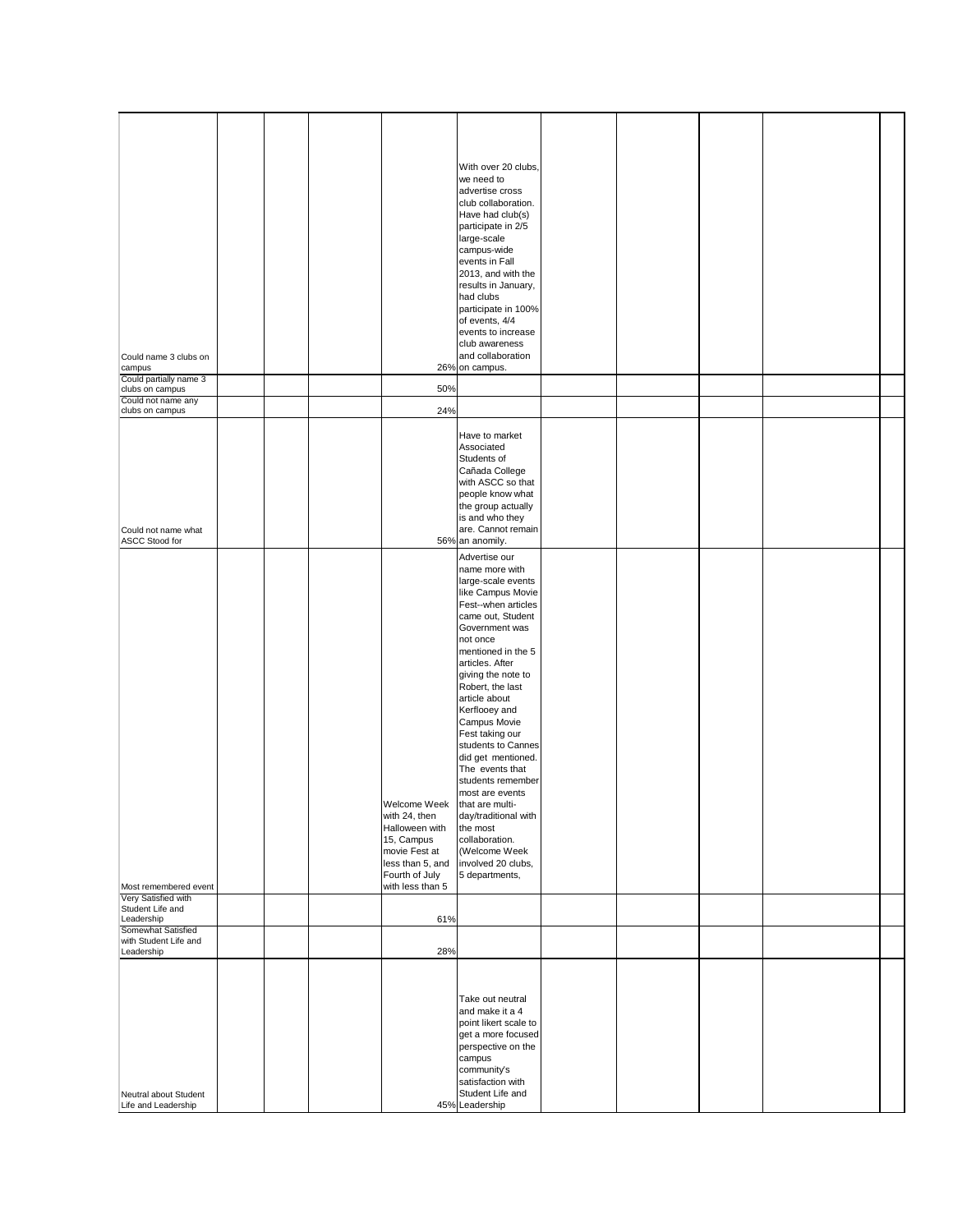| 1.) CHANGE: The<br>Associated Students of<br>Cañada College (ASCC)<br>Governing Council will<br>understand the College<br>and District participatory<br>governance processes.                                                                                            |  |  |  |  |  |
|--------------------------------------------------------------------------------------------------------------------------------------------------------------------------------------------------------------------------------------------------------------------------|--|--|--|--|--|
| 2.) LEADERSHIP: The<br><b>ASCC Governing</b><br>Council will learn team<br>building; identify<br>strengths, and effective<br>communication skills.                                                                                                                       |  |  |  |  |  |
| 3.) COMMUNITY: The<br><b>ASCC Governing</b><br>Council will learn how to<br>plan events, know more<br>about campus<br>programs, the diverse<br>cultures on campus and<br>become aware of the<br>social justice needs that<br>exist in our community<br>and in our world. |  |  |  |  |  |
| 4.) MENTORSHIP:<br>Students will learn<br>where they can go on<br>campus to get support<br>in college and how they<br>are responsible for each<br>other's success and<br>retention in college and<br>in ASCC.                                                            |  |  |  |  |  |

#### Reflection on Data: *Provide a reflection on what the data means*

Have had no one drop out of ASCC this academic year. What works: being intentional about the mentoring program matching on personality, goals, interests, and values. Designing mentor curriculum and goals. Workshop on what it means to be a mentor to someone else. Continue: workshop with voted in ASCC noting the importance of voting, interviewing, and the seriousness of bringing someone into the team--how it will benefit the member and the team. This is the first year 3 applicants were denied to be on senate. Treasurer and Vice President stepped down to Senator. Something to continue and improve upon is workshops and new advertising during elections with detailed descriptions on each position so that students know what they are getting into. To continue from Spring 2014 and improve upon: The big, little, and family line ceremony with follow ups during meetings, and the passing of the torch ceremony at Leadership Awards.

With over 20 clubs, we need to advertise cross club collaboration. Have had club(s) participate in 2/5 large-scale campus-wide events in Fall 2013, and with the results in January, had clubs participate in 100% of events, 4/4 events to increase club awareness and collaboration on campus.

We have to market Associated Students of Cañada College with the acronym ASCC so that people know what the group actually is and who they are. Cannot remain an anomaly.

Advertise our name more with large-scale events like Campus Movie Fest--when articles came out, Student Government was not once mentioned in the 5 articles. After giving the note to Robert, the last article about Kerflooey and Campus Movie Fest taking our students to Cannes did get mentioned. The events that students remember most are events that are multi-day/traditional with the most collaboration. (Welcome Week involved 20 clubs, 5 departments, well-known food branches, and is traditional.)

Take out neutral in our assessment tool for the campus and make it a 4 point likert scale to get a more focused perspective on the campus community's satisfaction with Student Life and Leadership.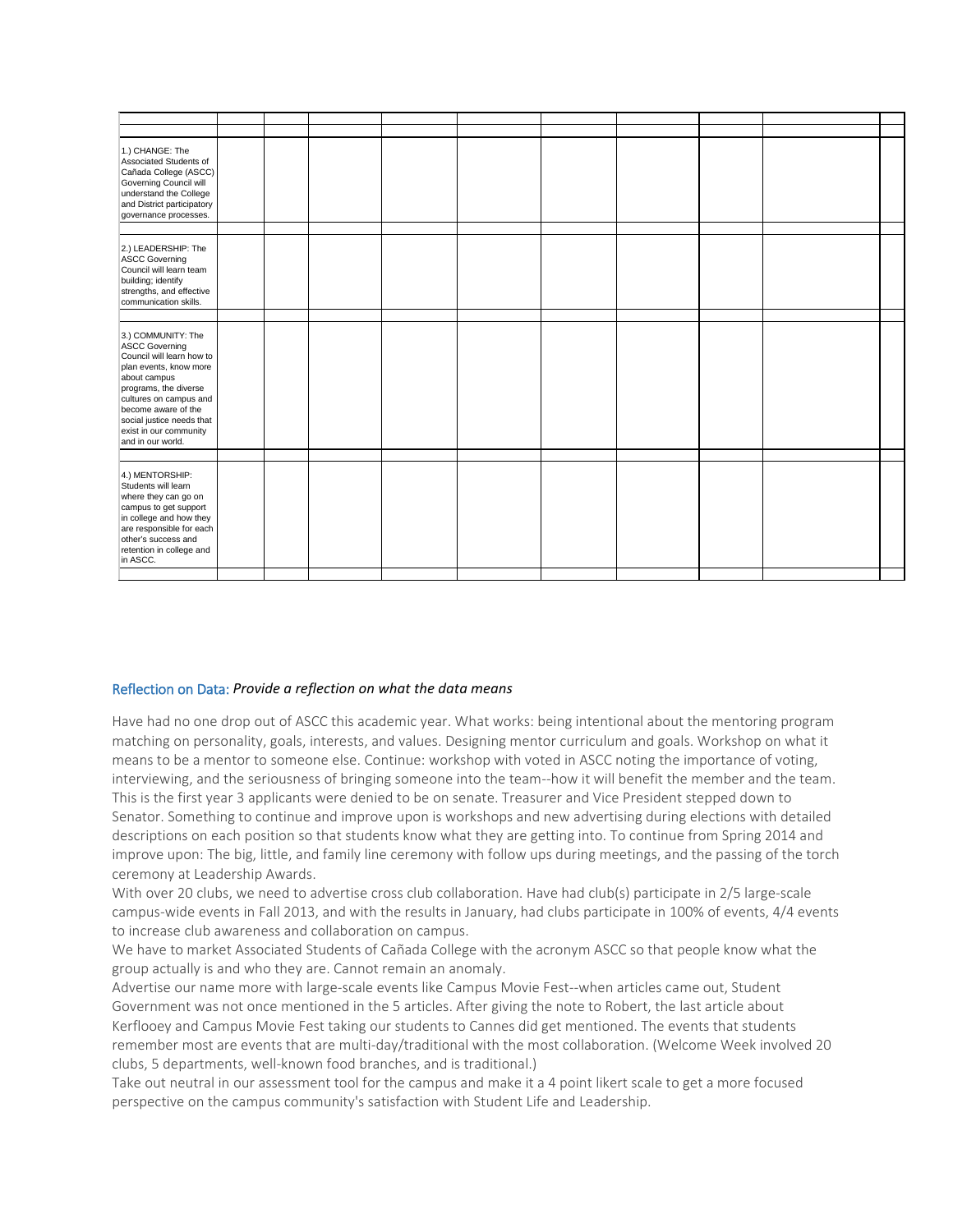#### Accomplishments: *List any program major accomplishments*

Social Media growth by 4,023%.

Creation of Programming Board. Because many students want to get involved and are not able to attend ASCC meetings due to scheduling conflicts, Programming Board allows for student, staff, and faculty interaction, campus-wide event planning, and collaboration to occur for 45 more students than in the past.

Collaborated with President's Office to create first Fourth of July Float with students in 15 years. We won 3rd prize for best community group and 4th prize for best float out of 35 groups. This opportunity allowed for students to take ownership of a large-scale project that involved engaging with the community and bringing more awareness to what the campus has to offer.

Doubled the number of students coming into the center for services.

Decreased the amount of call inquiries to allow for more time with students by evolving all webpages.

Had the first Inter-Club Council Orientations to train faculty, staff, and students on the importance of clubs along with the regulations, paperwork, formation, and sustainability of student organizations.

Collaboration between orientation and ASCC to allow for an increase in student engagement, as well as create a professional development opportunity for the ASCC Leaders.

Quadrupled the number of students utilizing the Housing Assistance program.

Collaborate with Anne Nichols to create the first Co-Op Leadership Experience opportunity.

Increased our student leadership retention rate, from losing 11 last year to retaining all students this year.

Took the first student leadership group to Washington, DC for lobby visits to congress in 5 years.

Reduced the amount of Student Body Fee reversals by a third.

# Changes in your program this year: *What changes has you seen in your program, and why do you think these changes have occurred?*

As seen by the accomplishments, evolving to keep up with the millennial generation means we must change how we engage with students. Increasing our social media participation, scope, and advertising, coupled with website evolution and more campus collaboration has benefited our department by increasing our numbers. We have also increased our assessment, which has given the center a better means of knowing campus climate and what the population needs and wants.

## Changes for Next Year: *What changes, if any, do you want to make in your program for next year?*

Continue and strengthen the Center for Student Life and Leadership Development as a whole. ASCC is a big part of Student Life and Leadership, and we must make the campus aware of ALL the services we have and strengthen those services. We must collaborate with clubs and create a stronger Inter-Club Council. We must broaden our Volunteer Services through Programming Board, and through the collaboration with Career Services. We must increase our number of students who participate in the Co-Op Leadership Experience class and create a Student Life and Leadership syllabus for this class. We must further the intentionality and purpose of our campus-wide events by creating learning outcomes for each of our events. Within our campus-wide events, an intentionality with social justice should be addressed. Social Justice and Heritage Months are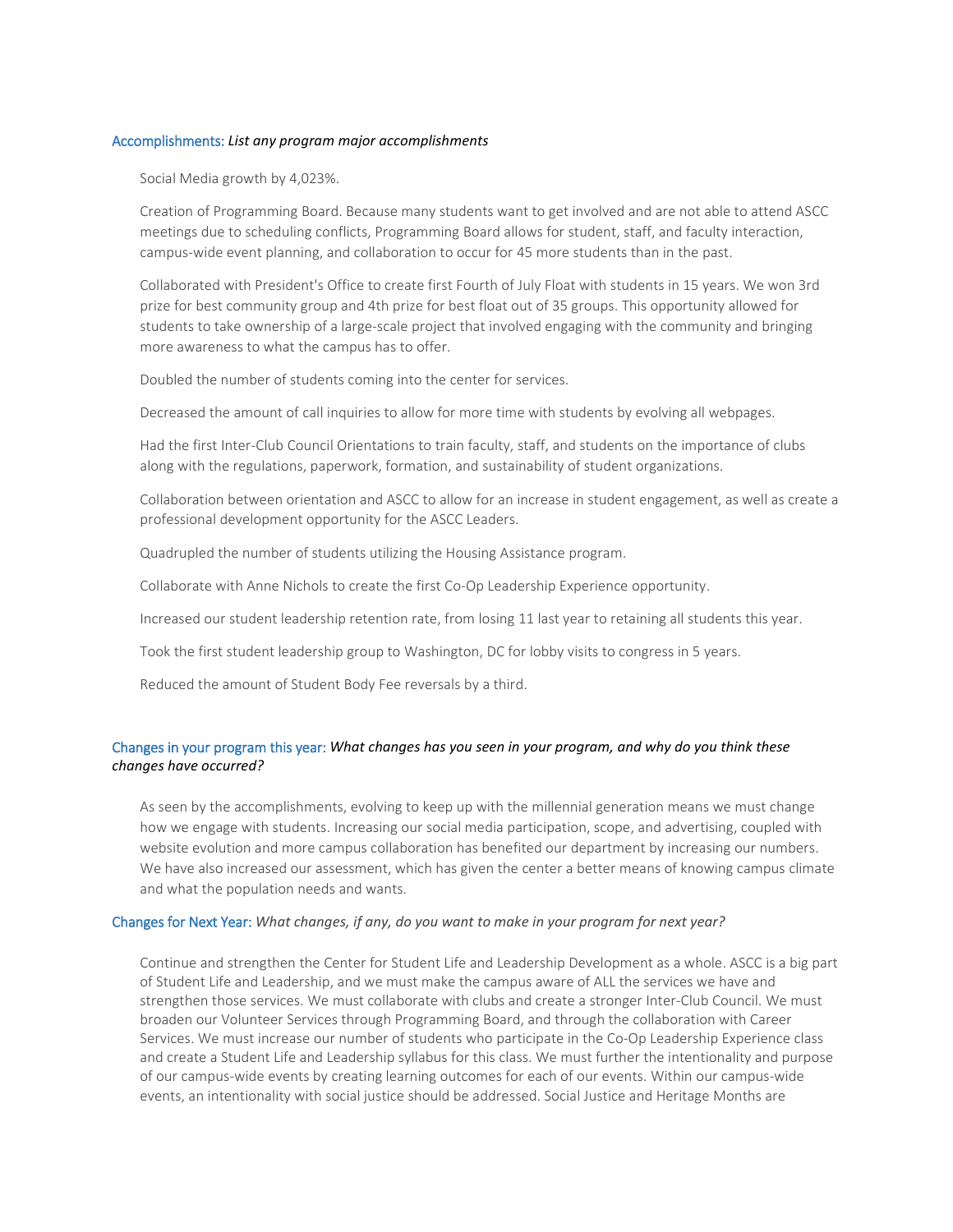something the campus must become stronger at, and being able to collaborate with more entities to get buy-in on the project is needed.

Begin a standardization across departments on campus with "passports" that we can use for assessment purposes. It would also be ideal if each event support our center and asked for ID Card.

#### Student Learning Outcomes:

*Describe your student learning outcome and the results you have from last year as follows: Student Learning Outcome Assessment Results Evidence/Analysis Use of Results SLO for Next Year Given the results of your SLO this year, do you plan to keep the same SLO or develop a new one?*

# Having a final post-test this Thursday, April 10th.

1.) CHANGE: The Associated Students of Cañada College (ASCC) Governing Council will understand the College and District participatory governance processes.

2.) LEADERSHIP: The ASCC Governing Council will learn team building; identify strengths, and effective communication skills.

3.) COMMUNITY: The ASCC Governing Council will learn how to plan events, know more about campus programs, the diverse cultures on campus and become aware of the social justice needs that exist in our community and in our world.

**4.) MENTORSHIP:** Students will learn where they can go on campus to get support in college and how they are responsible for each other's success and retention in college and in ASCC.

SLO Changes: *If you are changing your SLO(s), please describe why*

⊽ Keep same one(s)

⊽ Created new one(s)

SLO Changes: *If you are changing your SLO(s), please describe why*

The SLOs for the Center for Student Life and Leadership Development are all ASCC focused. ASCC is not all we offer, and in order to ensure all of our services are utilized, we must also measure these services and create learning outcomes of these services.

I would like to form a committee to discuss what the possible SLOs could be to encompass more of what our center does.

SLO Relationship to Strategic Directions: *Check each of the college's Strategic Directions that your SLO addresses*

 $\overline{a}$ Teaching and Learning

T Completion

⊽ Community Connections

 $\sim$ Global and Sustainable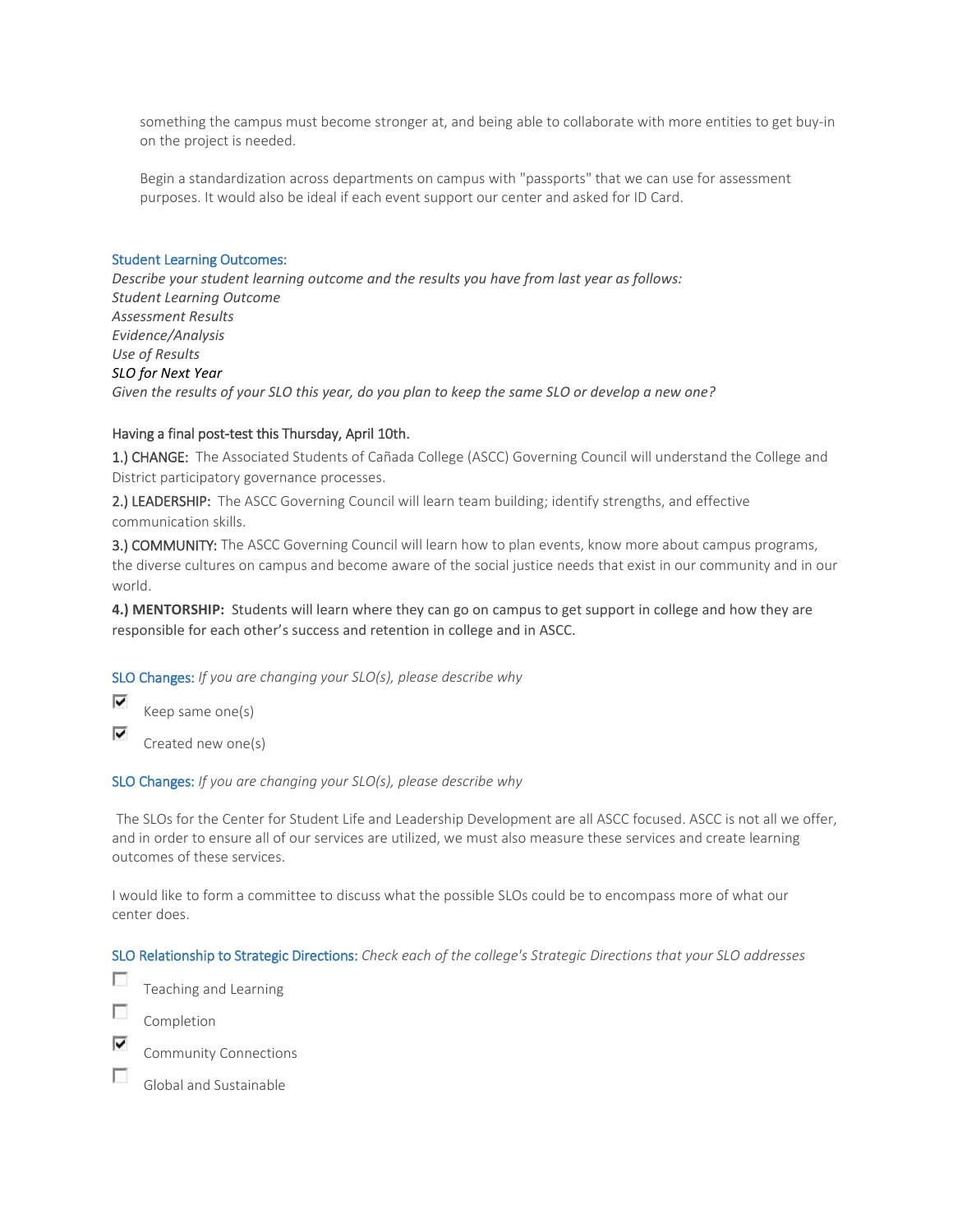# SLO and Strategic Directions: *Describe how your SLO relates to the strategic directions*

The Center for Student Life and Leadership Development Staff have identified the following Student Learning Outcomes for the services that the department provides:

- CHANGE: The Associated Students of Cañada College (ASCC) Governing Council will understand the College and District participatory governance processes.
	- *[ILO: Communication, and Critical Thinking]*
- LEADERSHIP: The ASCC Governing Council will learn team building; identify strengths, and effective communication skills.

*[ILO: Communication, and Critical Thinking]*

• COMMUNITY: The ASCC Governing Council and Inter-Club Council (ICC) members will learn how to plan events, know more about campus programs, the diverse cultures on campus and become aware of the social justice needs that exist in our community and in our world.

 *[ILO: Communication, Creativity, Community]*

**MENTORSHIP:** Students will learn where they can go on campus to get support in college and how they are responsible for each other's success and retention in college and in ASCC.  *[ILO: Community]*

#### SAO Action Plan:

*List your SAO for the upcoming year and describe the Following: Student Learning Outcome Activities to Achieve the SLO Assessment Measures What do you expect to learn*

Last year, my Student Area Outcome was Educational Master Plan Teaching and Learning Objective 1.4: Create and implement a student engagement plan to integrate the college experience inside and outside the classroom, enhance the college experience, and promote retention and success. After meeting with the Dean of Counseling and Vice President of Student Services, action was taken throughout the year.

- On October 23, 2014, the Student Services Planning Council (SSPC) is presented with Terry O'Banion's work and the student engagement framework. SSPC provided input on the activities that should be added to each principle.
- On November 2, 2014 the Associated Students of Cañada College (ASCC) is presented with the student engagement framework and conducts a workshop regarding activities that relate to each principle.
- On November 13, 2014 the Instructional Planning Council (IPC) is presented with the student engagement framework and suggests activities that relate to each principle.
- During the Basic Skills Retreat on January 31, 2014, the student engagement framework was introduced and strategies were developed on how to improve student success for students enrolled in basic skills classes. The notes and ideas from this retreat are incorporated into the activities of each principle.

•

#### Student Engagement Plan Draft Creation

• On February 4, 2014 Vice President of Student Services Robin Richards, Dean of Counseling Services Kim Lopez, and Student Life and Leadership Manager Misha Maggi combine all the activities suggested from the Basic Skills Retreat, SSPC, ASCC, and IPC to create a draft of the Student Engagement Plan.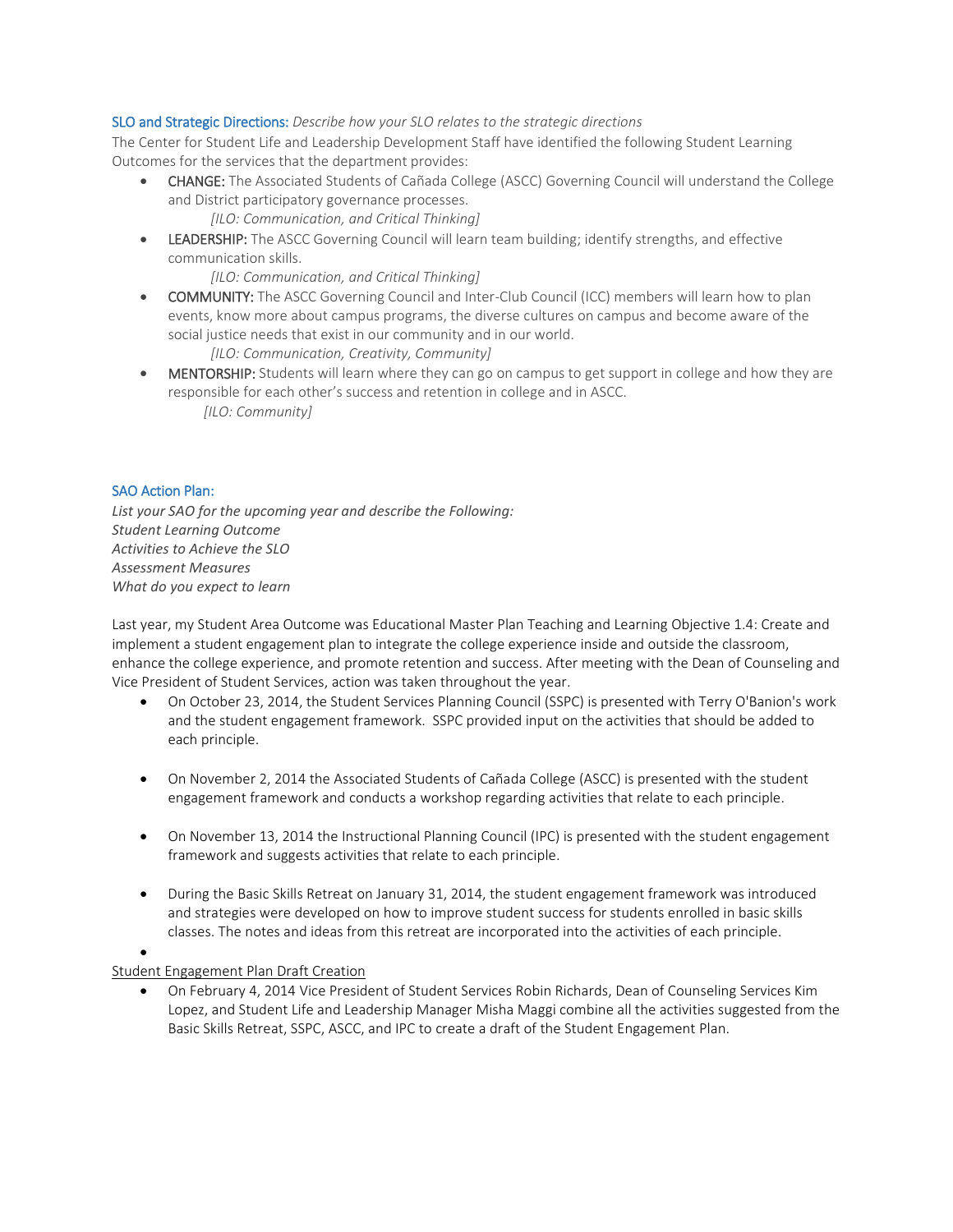# REVIEW & REVISION

The draft of the Student Engagement Plan is brought to Participatory Governance Committees across campus for final input.

| February 12, 2014<br>February 13, 2014<br>Plan | Student Services Planning Council (SSPC) reviews and revises the Student Engagement Plan<br>Associated Students of Cañada College (ASCC) reviews and revises the Student Engagement |
|------------------------------------------------|-------------------------------------------------------------------------------------------------------------------------------------------------------------------------------------|
| February 19, 2014                              | Planning and Budget Council (PBC) reviews and revises the Student Engagement Plan                                                                                                   |
| February 24, 2014                              | The STEM Center Staff reviews and revises the Student Engagement Plan                                                                                                               |
| March 7, 2014                                  | Instructional Planning Council (IPC) reviews and revises the Student Engagement Plan                                                                                                |
| March 11, 2014                                 | Counseling Department reviews and revises the Student Engagement Plan                                                                                                               |
| March 21, 2014                                 | Instructional Planning Council (IPC) reviews and revises the Student Engagement Plan again                                                                                          |
| March 26, 2014                                 | Planning and Budget Council (PBC) vote on the finalized Student Engagement Plan                                                                                                     |

#### Service Area Objectives:

*Summarize the assessment results of your Service Area Objectives, to include the impact on the quality and success of the program.*

*This Engagement Plan has just been approved, and data has not been collected yet.*

#### Service Area Objectives: Next Year

*Describe the Service Area Objectives for next year: Service Area Objective Activities to be Conducted Assessment Measures Why this was selected*

Because the Engagement Plan is still new, the Service Area Objective should maintain the same, working on the assessment and adjustment of the Engagement Plan as it is put into action.

Relationship to EMP Teaching & Learning: *Check any EMP Teaching and Learning Objective that relates to your* 

*Service Area Objective*



- 
- п 1.2 Flexible course scheduling
- $\overline{\mathcal{L}}$ 1.3 Professional development
- ⊽ 1.4 Student engagement
- $\sim$ 1.5 Facility Planning

Relationship to EMP Completion: *Check any EMP Completion Objective that relates to your Service Area Objective*

- ⊽ 2.1 Connections and outreach
- $\sim$ 2.2 Assessment testing
- $\sim$ 2.3 Orientation

 $\overline{\phantom{a}}$ 

2.4 Student pathways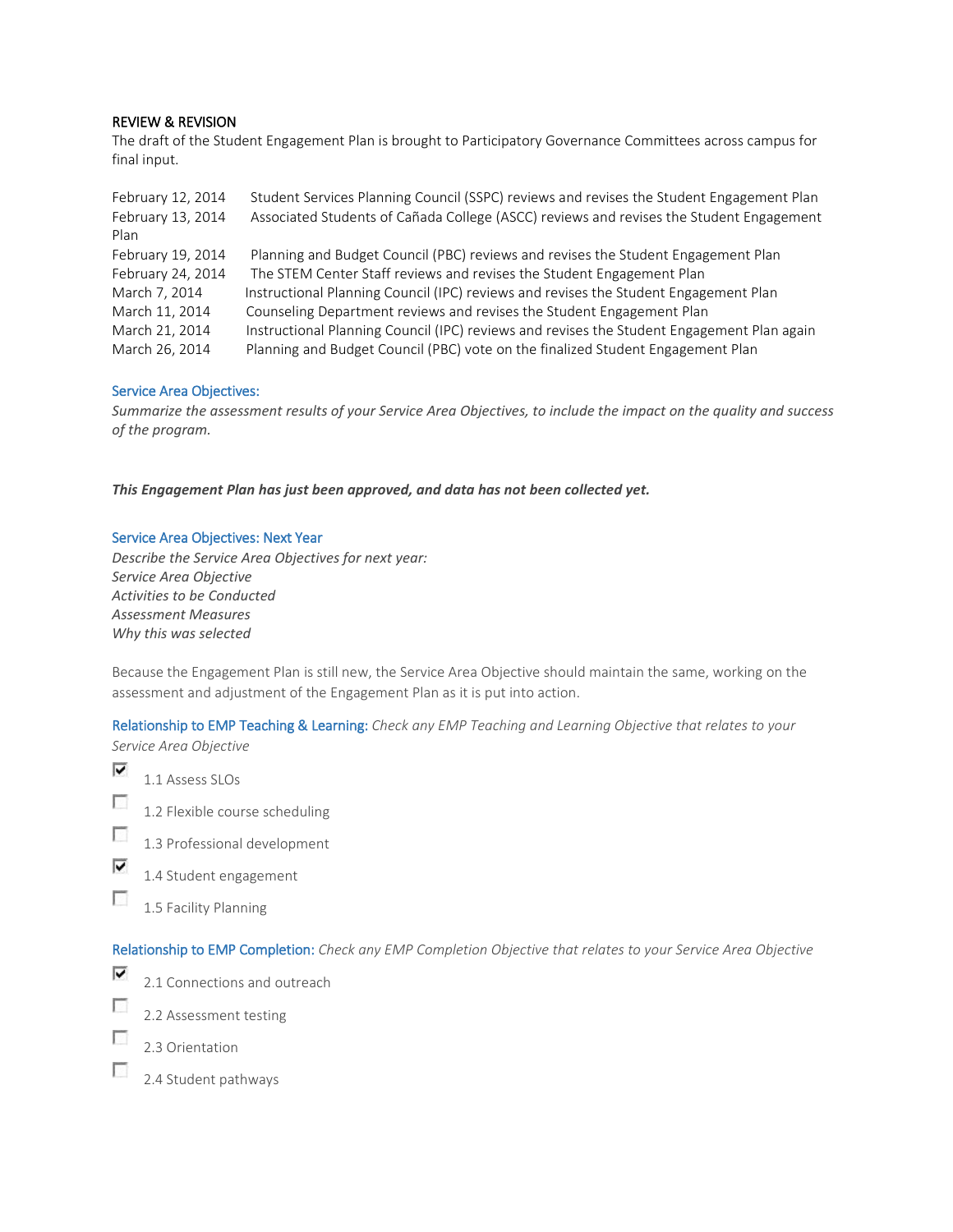|            | 2.5 100% FAFSA                       |
|------------|--------------------------------------|
| L.         | 2.6 Intentional counseling           |
| u          | 2.7 Basic skills effective practices |
| ⊽          | 2.8 Mentorships                      |
| г          | 2.9 Degrees and certificates         |
| <b>FRI</b> | 2.10 Career center                   |
|            | 2.11 Transfer center                 |
|            | 2.12 Monitor student success         |

Relationship to EMP Community Connections: *Check any EMP Community Connections Objective that relates to your Service Area Objective*

|    | 3.1 Community outreach advisory group |
|----|---------------------------------------|
| L. | 3.2 Community advisory group          |
|    |                                       |

3.3 Service learning

 $\overline{\mathcal{L}}$ 3.4 Contract education

Relationship to EMP Global and Sustainable: *Check any EMP Global and Sustainable Objective that relates to your Service Area Objective*

| ⊽ |                                              |  |
|---|----------------------------------------------|--|
|   | 4.1 Sustainability and Social Justice groups |  |



 $\overline{\phantom{a}}$ 4.3 Sustainability in the curriculum

 $\overline{\phantom{a}}$ 4.4 Sustainability awareness

# Resources: Faculty and Staff:

Not applicable.

# Resources: Professional Development: *List your area's professional development needs*

In last year's Program Review:

1) Send Student Life and Leadership Manager to the CA Community College Student Affairs Association Advisors Professional Conference (June 19-21, 2013 Burlingame). I attended the conference and received a Certificate in Advising 101 from the American Student Association of Community Colleges.

2) Send Student Life and Leadership Manager to Strengths Based Advising Training. I received my Certificate in Higher Educator StrengthsQuest Training at the beginning of August 2013 and was able to teach several staff and student workshops throughout the academic year on Strengths Quest.

This year, I was also able to attend the following Professional Development Opportunities: